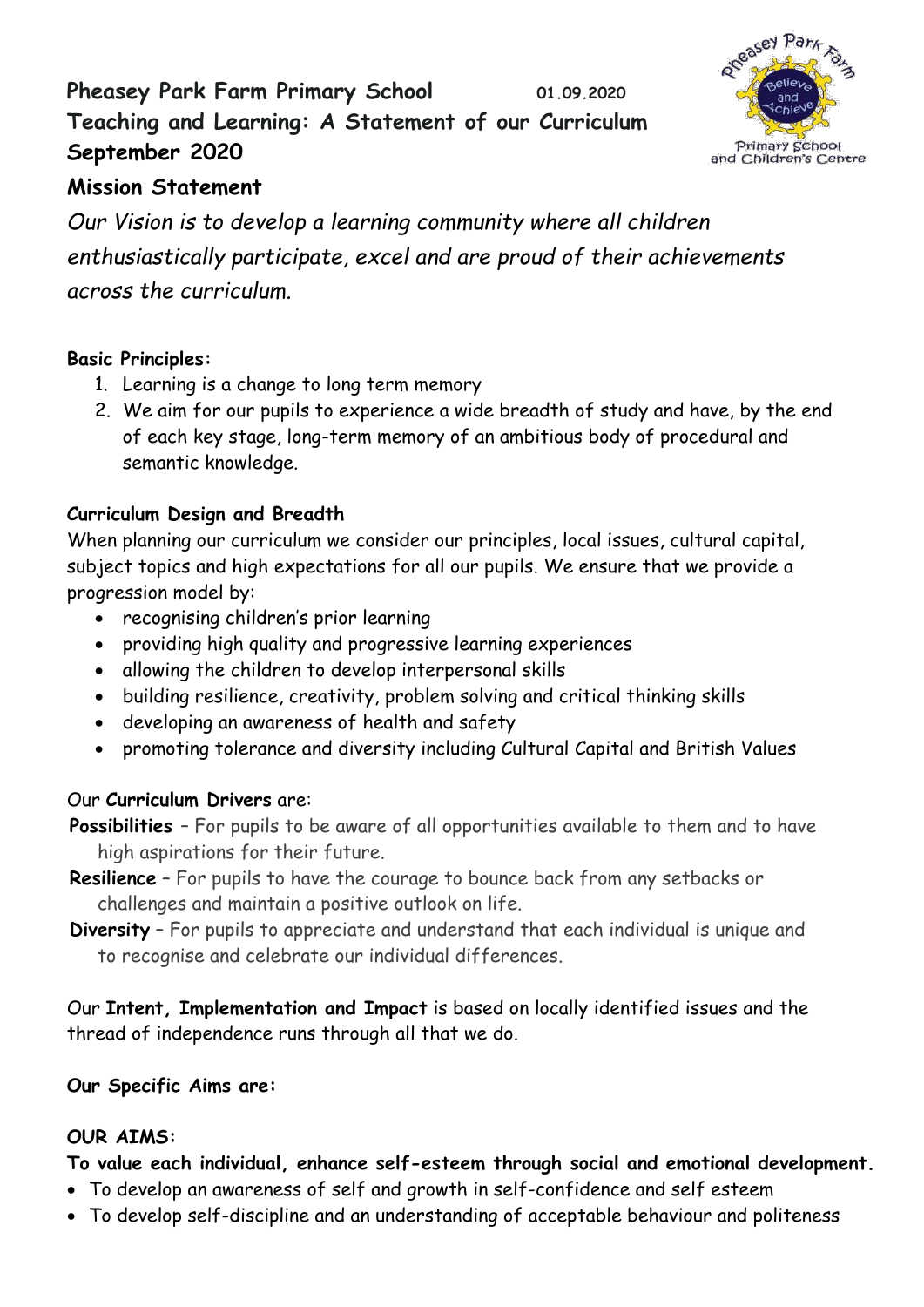- To develop co-operation, group responsibility and a sensitivity and empathy towards others
- To build resilience, creativity, problem solving and critical thinking skills

### **To develop the natural curiosity children exhibit about themselves and their world, and use this to foster positive attitudes to learning and life skills.**

- To develop an enquiring mind, independent thought and creative thinking
- To train pupils to plan and organise work and persevere until a task is complete
- To assist children to identify problems, investigate them and find solutions
- To teach children how to acquire information from various sources and record this in a variety of ways
- To encourage the ability to communicate ideas and information, to express views, make reasoned judgements and choices
- To develop Cultural Capital and equip children with the necessary knowledge, skills, values and attitudes to become responsible adults and citizens of the future.
- To develop life skills in our children which are critical to success by integrating the safe and appropriate use of technology across our curriculum during the school day and beyond.

## **To develop each individual to his/her potential by offering a wide range of high quality experiences.**

- To provide differentiated, personalised learning opportunities to meet individual needs
- To ensure equal opportunity for all, irrespective of gender, race, religion or disability
- To extend individual talents and encourage a healthy spirit of competition

## **To develop spiritual, moral and cultural awareness**

- To develop a set of beliefs and values and understanding of right and wrong
- To promote British Values and develop an understanding of and respect for the religious beliefs of others
- To offer experiences which inspire awe and wonder for children and opportunities for reflection

## **To develop children's imagination and creativity by offering a wide range of experiences.**

- To develop the skills and understanding to access, appreciate and enjoy the arts
- To develop the ability to experience emotion and express feelings through the creative arts
- To encourage creative and adventurous physical activities.

## **To promote a health conscious, safe and stimulating learning environment.**

- To promote the importance of healthy lifestyle and healthy eating, hygiene and safety
- To involve children in regular exercise and extend their physical capabilities
- To ensure that the learning environment is bright, well resourced, orderly, safe and secure

## **To develop positive relationships between home, school and the community.**

- To involve parents in their child's learning and in school life
- To develop links with other agencies and organisations in the community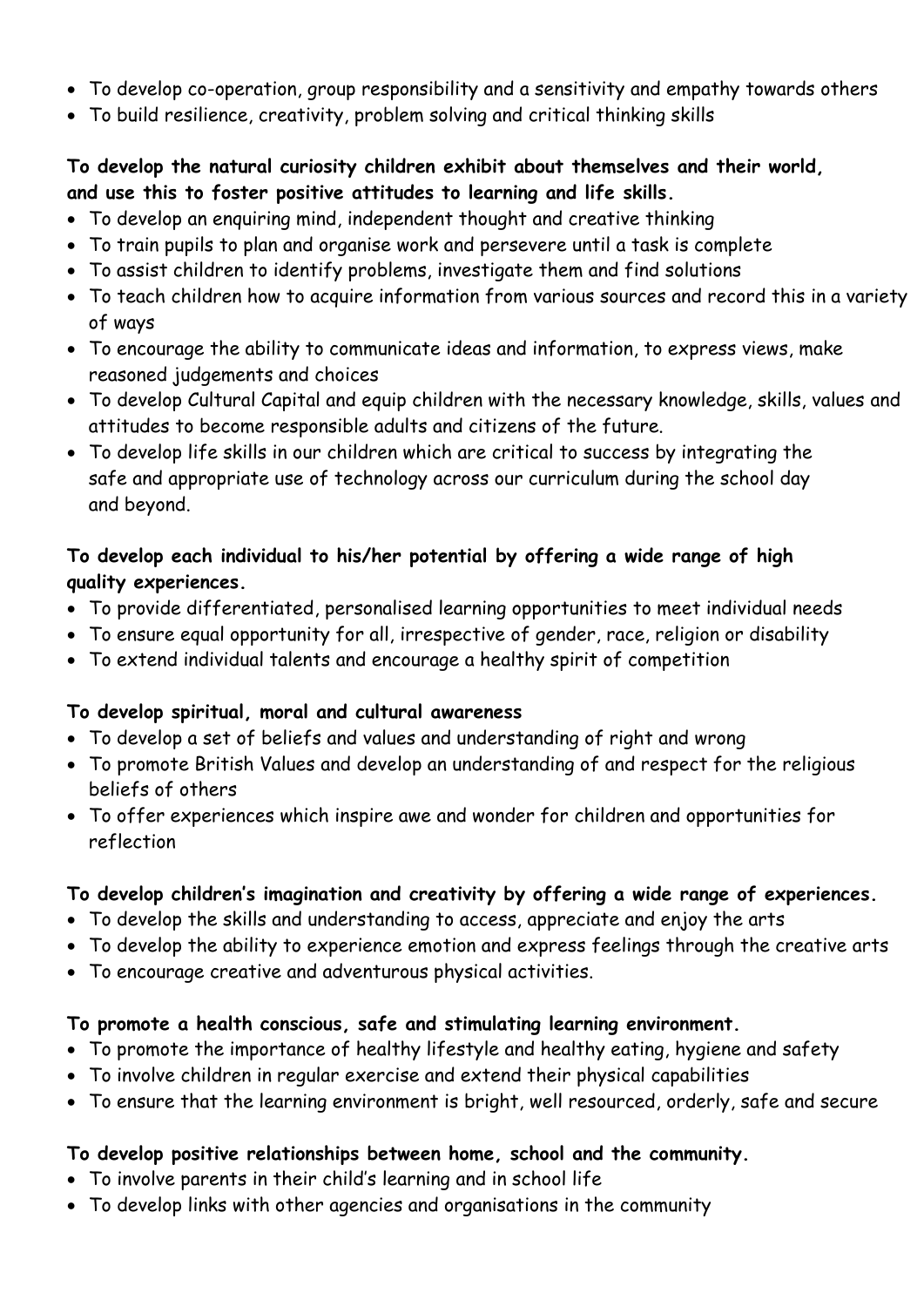### **To provide a broad, balanced, relevant and sequenced curriculum for all children.**

- To provide a wide variety of relevant learning opportunities catering for a variety of learning styles.
- To provide high quality and progressive learning experience across the Curriculum
- To provide a balance of academic, creative and physical education and a balance of individual and group activities
- To develop specialist teaching where it will support our curriculum intent.

#### **Our Curriculum**

At Pheasey Park Farm Primary School we aim to provide the children with a curriculum which is broad, well balanced and above all stimulates the children to learn. We promote the spiritual, moral, cultural, mental and physical development of pupils and seek to prepare them for opportunities, responsibilities and experiences of later life. Through a positive and caring environment we provide the opportunity for every child to reach their full potential in all areas of the curriculum.

We deliver the programmes of study that meet the requirements of the EYFS and National Curriculum 2014.

The subjects taught are English, Mathematics, Science, Art and Design, Computing, Design and Technology, Languages, Geography, History, Music and Physical Education and PSHE. The teaching of Religious Education is statutory in all schools and we follow the Walsall Syllabus.

English and Maths teaching are a fundamental part of each day and children may be organised into "sets" for each of these subjects in order to better accommodate the varying needs of children. Teachers seek to make as many cross curricular links as possible so that skills taught in these subjects can be applied in a range of contexts.

#### **English**

The English curriculum is delivered using the National Curriculum 2014. This ensures continuity and progression.

#### Speaking and Listening

The four strands of Speaking and Listening: speaking, listening, group discussion and interaction, and drama permeate the whole curriculum. Interactive teaching strategies are used to engage all pupils in order to raise reading and writing standards. Children are encouraged to develop effective communication skills in readiness for later life.

#### Reading

The opportunities, organisation and provision for the teaching of reading:

- Shared reading
- Independent reading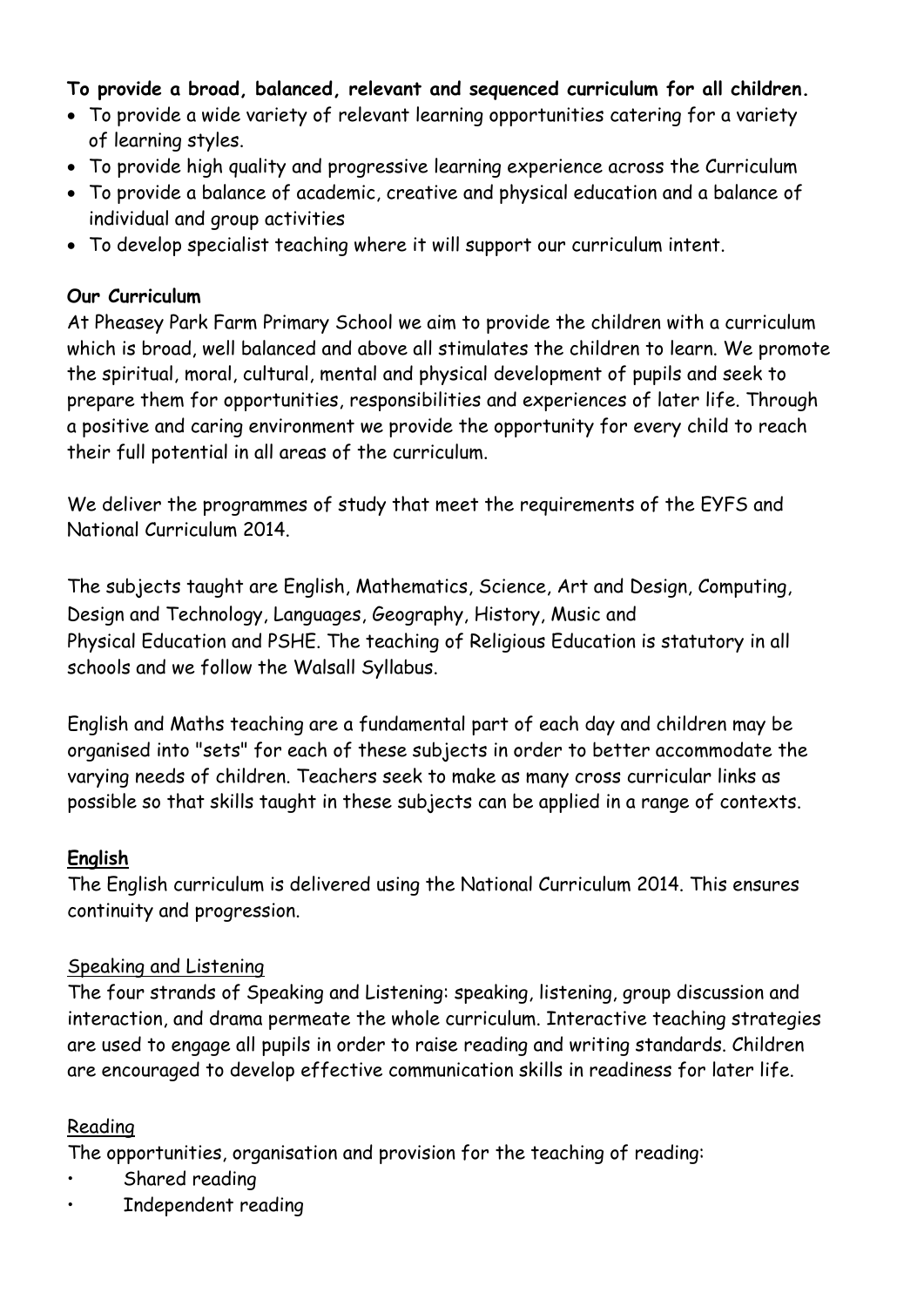- Reading to an adult
- Guided reading which we call Book Talk
- Home Reading

It is important that the children enjoy reading and have the opportunity to experience a range of texts and books from a variety of authors.

A range of intervention programmes are used to ensure that all children's needs are catered for including Phonics lessons.

#### Resources

A book banded reading scheme operates across the school which comprises of a range of different schemes.

#### Link to parents

Each child has a new reading diary every year. Within the diary there is a reading record which logs books they have read and comments about their reading. Parents and teaching staff write in this book. Children are encouraged to read at home on a daily basis.

#### Writing

Each week includes opportunities for independent writing within English lessons. There are also frequent opportunities for independent writing throughout other curriculum areas. During each Assessment Week the children do an extended piece of writing which is then used for assessment purposes.

Within English lessons there is also a focus on structure, grammar, punctuation, vocabulary and style.

#### Handwriting

The school has adopted the Nelson scheme for handwriting in KS2 and Twinkl Cursive in KS1. The children have opportunities to practice their handwriting on a daily basis. When the children have a consistent, fluent and joined handwriting style they are required to write in pen.

#### Spelling

Children learn spellings using the spelling patterns from curriculum 2014. They are tested once a week. The children work on their spellings using a look, cover, write, check principle and are also required to use the spelling words in the context of a sentence. Spelling Journals are used daily.

#### Marking and Assessment

Work is marked and assessed in line with school policy. Targets are also provided for children to work on within their English work.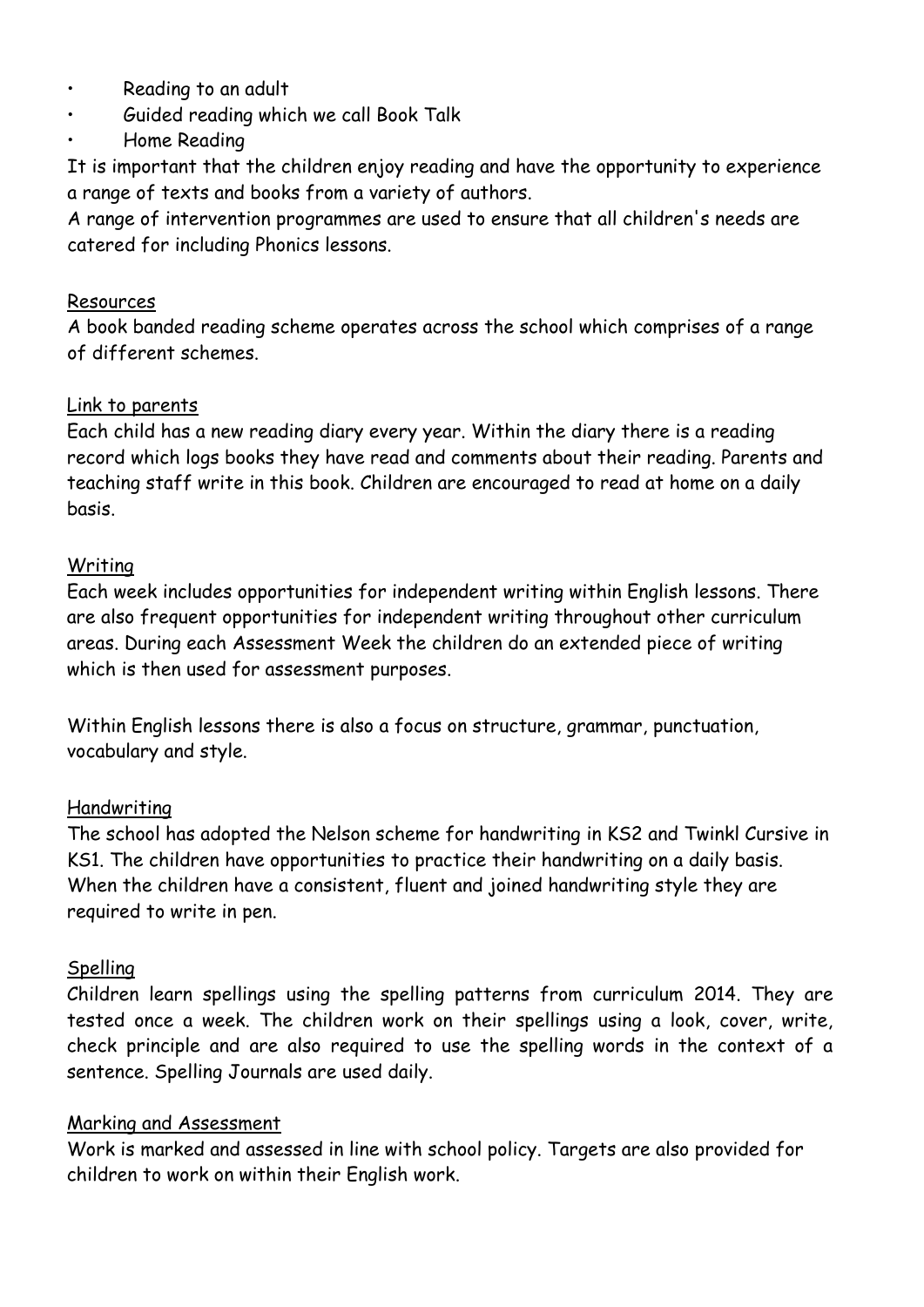#### **Maths**

The Maths curriculum is delivered using National Curriculum 2014. Maths is taught in five strands: Data Handling, Shape Space and Measure, Number, Calculation and Using and Applying.

We provide a daily maths lesson that seeks to reinforce learning and allow children to take on new skills and apply these in a range of contexts. Children are grouped according to ability which allows teachers to target different needs. The daily maths lesson is structured to include mental skills, teaching points, independent learning and reflection time. Children work individually, in pairs and as a group to solve calculations and problems.

Children are continually assessed through daily evaluations, key objectives on a weekly basis and termly teacher assessments. These assessments inform planning and intervention groups. Children are encouraged to assess their own work and recognise when targets have been achieved.

A yearly overview, ensuring continuity and progression informs the half termly medium plans which lead into the weekly plan. These plans are annotated when necessary after assessments to ensure children's learning is moving forward.

#### **Science**

We aim to make children "good scientists"-to do this children need to be taught enquiry skills and the importance of them. We strive to keep children fully involved in the learning process and not be afraid to ask Why? What if...? How does....? We want every child to demonstrate their scientific thinking and ability in a variety of ways, discovering for themselves and solving problems linked to every day life.

At Key Stage 2 pupils learn about the wider range of living things, materials and physical phenomena and make links between ideas and explain simple theories. Children are encouraged to create their own questions to investigate and debate the effects scientific changes have on everyday lives. Children are encouraged to talk about their work and carry out different types of investigations together. Activities develop the skills of enquiry, observation, locating sources of information, selecting appropriate equipment and using it safely, measuring and checking results and communicating findings. We use a variety of learning and teaching styles in science lessons all based on the enquiry cycle. Sometimes we do this through whole class teaching while at other times we engage the children in enquiry based research and family projects. We encourage the children to ask as well as answer scientific questions whilst understanding what makes a good question to investigate.

Children have the opportunity to use a variety of data such as statistics, graphs, pictures and photographs. ICT is used where it enhances learning.

Children are encouraged to think about key questions-What makes a good Scientist?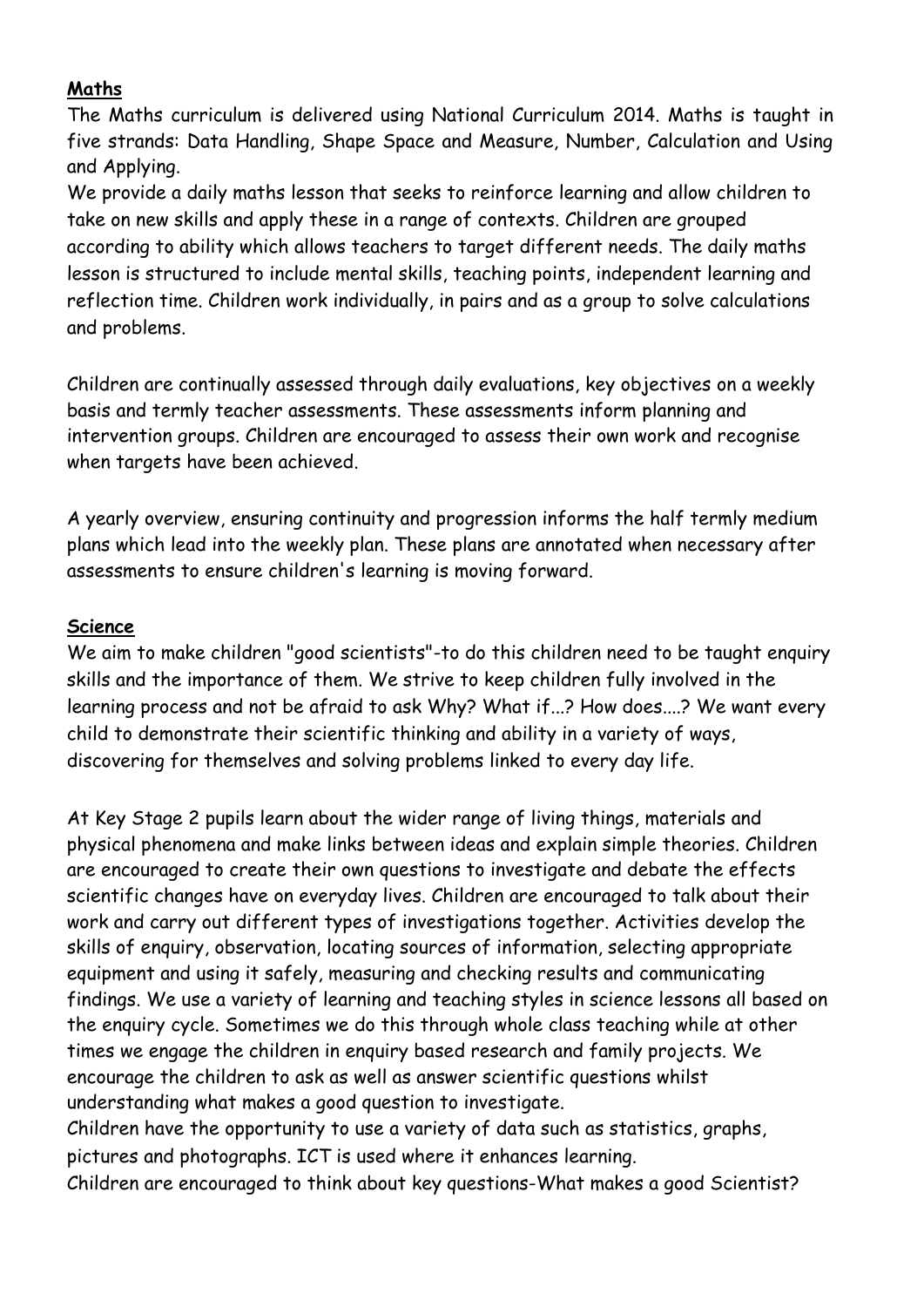#### **History**

We teach History through a Topic based curriculum. We organise a number of visits to sites of interest and have a wide range of historical artefacts that we use with the children as well as organised workshop visits to school including Timezones and Timepieces.

Pupils will develop a chronologically secure knowledge and understanding of British, local and world history. We study Ancient Egypt, the Greeks, the Roman Empire, Stone Age to Iron Age, the Anglo-Saxons, the Vikings, the rise of youth culture and a local study of Walsall.

#### **Geography**

Geography develops children's knowledge of people and places and pupils extend their knowledge and understanding from beyond the local area to include the United Kingdom, Europe and South America. Children also learn about water, volcanoes and earthquakes. Children will develop their location skills and use maps to locate countries; concentrating on their environmental regions, key physical and human characteristics and major cities.

#### **Religious Education**

Religious education is a curriculum entitlement for all children and we follow the Walsall Agreed Syllabus.

Our main aims are twofold. Firstly to enable our pupils to learn *about* religions thus developing an understanding and respect for the beliefs, values and practices of other people. Secondly to learn *from* religions, reflecting on and responding to the values, beliefs and practices of others.

Our pupils are taught the knowledge, understanding and skills of the curriculum through the following religions: Christianity, Islam, Sikhism and Hinduism. We use an enquiry based approach to develop children's critical thinking skills and enhance their knowledge and understanding of, and empathy with, people and their beliefs, religious or otherwise.

## **Art and Design**

The "Arts" are a very important part of the curriculum. We believe that art and design stimulates creativity and imagination. Through art activities our pupils learn to make informed judgements and aesthetic and practical decisions.

Children have the opportunity to use a wide range of materials, tools and techniques for both 2D and 3D work. They are given opportunities to explore their ideas using sketchbooks and are able to work independently and collaboratively on different scales. The key skills explored are colour, form, texture, patter, line and space. We allow children to further their knowledge, skills and understanding through a range of planned activities based around a theme. Our curriculum allows children to study a wide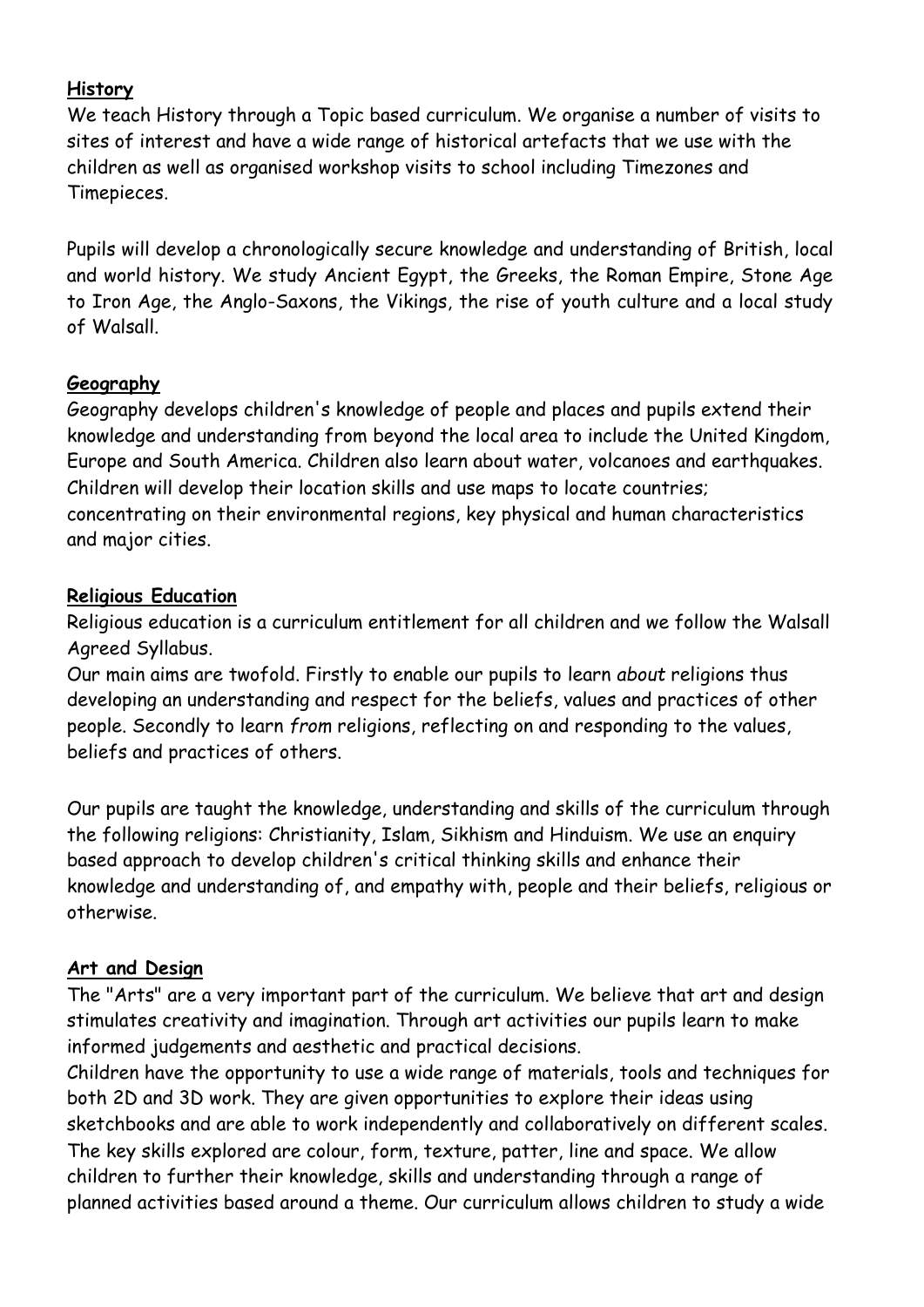variety of art and artists from around the world both from the past and the present. We take pride in celebrating all children's work in and around our school and on our Learning Platform. Children are encouraged to think about key questions-What skills does a good Artist require?

### **Music**

Our music curriculum aims to engage and inspire the children to develop a love of music and to increase the confidence they have in their talents as musicians. Musical skills are taught progressively through a combination of music lessons, which have crosscurricular links, and discrete weekly singing sessions. The children are actively engaged in creating and developing musical ideas using voices, instruments and music technology. We actively seek wider opportunities for the children to develop their talents in all aspects of music. These range from school based activities, to developing projects with professional companies such as Forest Arts.

The school is also able to offer the children the opportunity to learn to play a musical instrument. Our peripatetic music staff provide a variety of woodwind, brass, percussion and string instrumental tuition. Children can also learn to play recorders and steel pans. The children learn in small groups, working towards music accreditation, whilst they are also encouraged to apply their skills by becoming members of the school choir.

Music skills, talents and achievements are celebrated through a variety of musical events and performances which take place throughout the school year. These include year group productions, celebration days, Music Concerts, performances within the community and assemblies.

#### **Modern Foreign Language: German**

Learning a foreign language provides an opening to other cultures. It encourages pupils' curiosity and deepens their understanding of the world. German is taught from Year 2 to Year 6 with children receiving a lesson every week by a specialist language teacher. Pupils are encouraged to express their ideas and thoughts and to understand and respond to its speakers, both in speech and in writing.

The focus of study is on practical communication, particularly in Years 3 and 4 with more reading and writing being included in Years 5 and 6. Pupils develop communication and literacy skills that lay the foundation for future language learning. They develop linguistic competence, extend their knowledge of how language works and explore differences and similarities between foreign languages and English.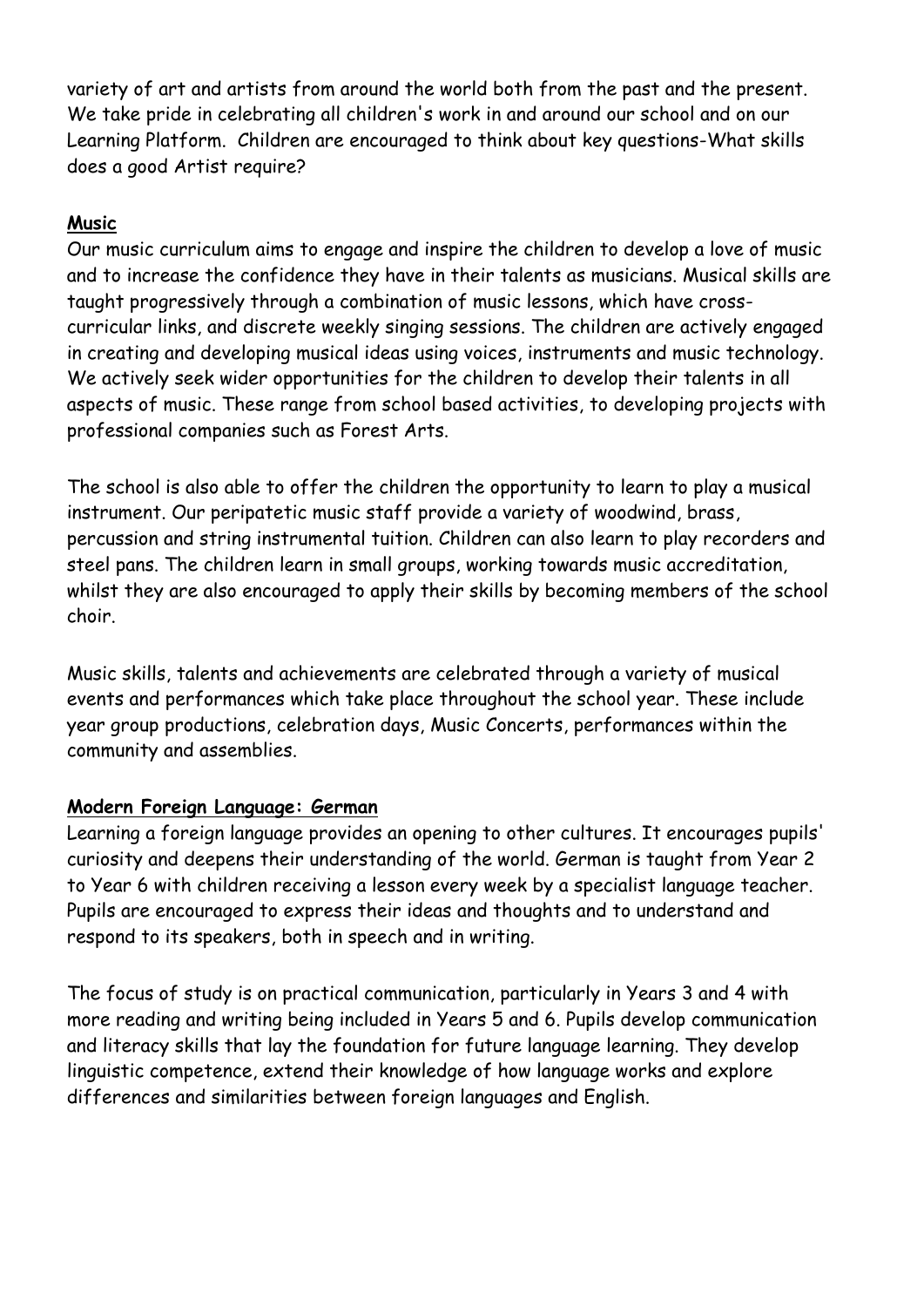### **Physical Education**

We aim to provide all children with good quality Physical Education to promote physical activity and healthy lifestyles. We improve upon the basic skills taught in Key Stage 1 with a continuation of Dance, Gym and Athletics.

The curriculum is extended to include new initiatives through Games such as: Tennis, Football, Netball, Cricket and Rounders.

From 2014 all schools were provided with Sport Funding provided by the Government. We have utilised some of this funding to broaden our sports and offer a range of extra curricular sporting clubs.

In Years 4 and 6 all children are given the opportunity to go on a residential visit for outdoor activities.

All children (Reception to Y6) receive swimming lessons at our own Swimming pool and we strive for all children to be able to swim at least 25 metres before they leave Key Stage 2.

We are very keen to provide children with a range of different activities outside of the curriculum to promote and develop healthy lifestyles. We have initiatives such as Cool Kids underway and Young Leaders (Y6 pupils) trained to encourage play at lunchtimes at support younger pupils at sporting events.

#### **Extra-curricular activities**

We provide a range of activities including football, tag rugby, Netball, Tennis, Rounders, Swimming, Ball Games, Dance, Choir, Gymnastics, Cookery, Gardening to name but a few.

All year groups are offered a choice of clubs throughout the year. Most clubs are run voluntarily by the staff with all expected to lead at least one club during the year.

## **Design Technology**

Design Technology is taught as part of the International Primary Curriculum. Children are encouraged to design and make Something, for Somebody for Some purpose across a range of areas including food, textiles, structures, mechanisms and electrical components.

They are given opportunities to consider the designed world when creating their products which are useful, functional and innovative. The children are taught to use a range of tools and techniques safely and sustainably.

#### **Computing and Ed Tech**

Our computing curriculum is made up of three main elements: computer science, information technology and digital literacy.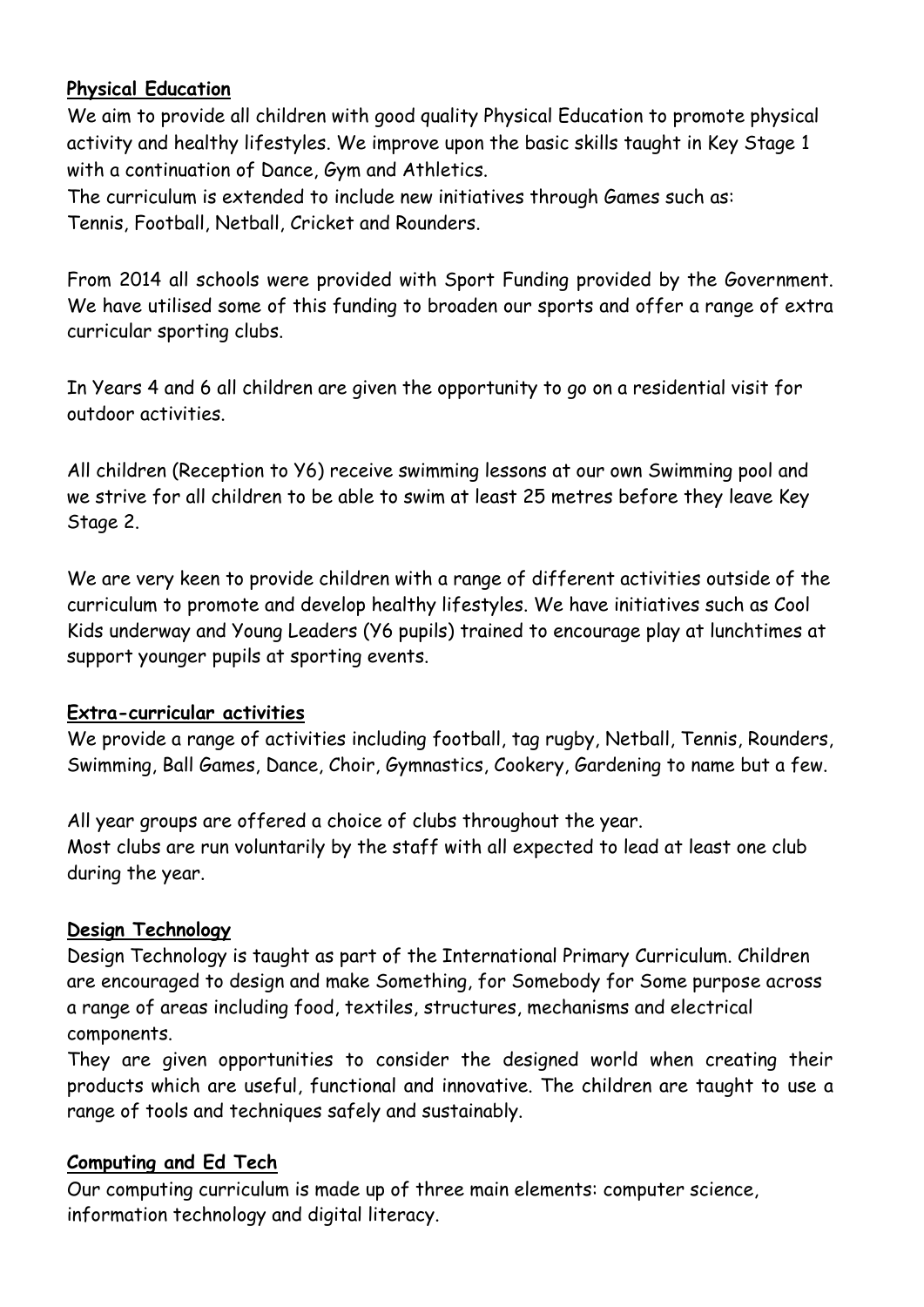Our curriculum for computing has been developed so that the children will learn how computers and computer systems work; they will design and build programs, develop their ideas using technology and create a range of content. The role of programming in computer science is to provide motivation and a context within which ideas are brought to life.

The information technology element deals with applying computer systems to solve real world problems such as finding things out, presenting and sharing information and reviewing, modifying and evaluating work. We aim for the children to confidently and independently use and apply information technology skills to support and extend their learning. We develop a culture where the use of IT becomes second nature to our pupils, thus ensuring they are ready and able to embrace the technological advances of the future.

Digital literacy focuses on helping children to evaluate the efficiency and appropriateness of digital content. It teaches children to use technology safely, respectfully and responsibly; recognising acceptable/unacceptable behaviour and identifies a range of ways to report concerns about content and contact.

Our Collaborative Classroom is a unique 21<sup>st</sup> Century learning Environment for our children.

Ed Tech and On Line Learning are integrated into our daily work within the school day and beyond and children are taught about on line safety.

## **PSHE**

PSHE gives children the knowledge, skills and understanding they need to lead confident, safe, healthy, independent lives and to become informed, active and responsible citizens. PSHE is taught in dedicated lessons and also embedded in activities across the curriculum and assemblies.

#### Personal and social skills

Children are taught through role play, reflection and group discussion to develop selfawareness, empathy, self-management and social skills.

Lessons are designed to help children manage changes at an age-appropriate level, deal with interpersonal issues such as falling out with friends and to set themselves aspirational goals.

#### Health education

Healthy eating is taught throughout school through PSHE, Science and Design technology where children design and make their own healthy snack.

Children are encouraged to bring a healthy snack of fruit or vegetables to school each day for breaktime.

Playtimes are designed to encourage healthy physical activity.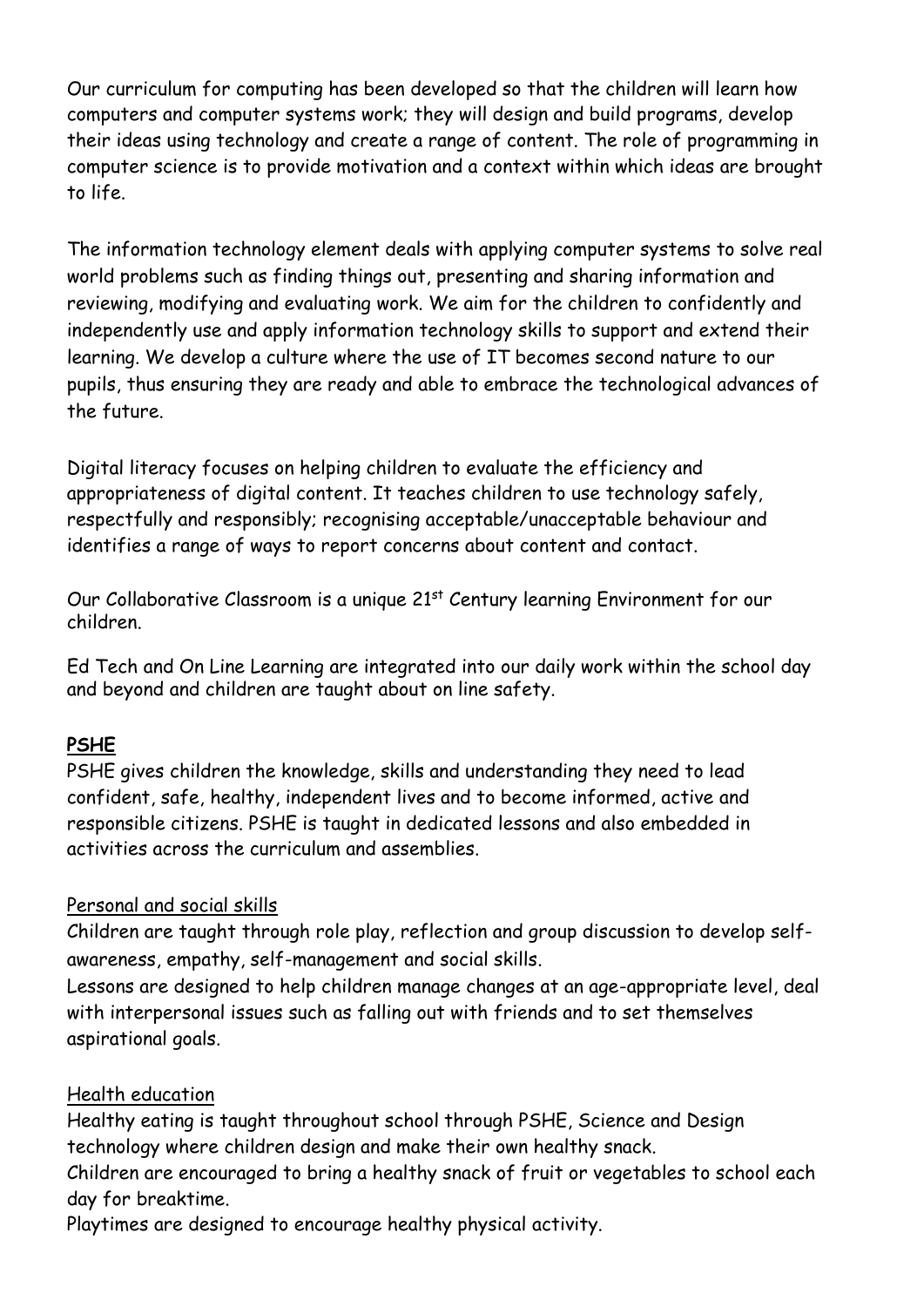Relationships education is provided in Years 5 and 6 at an age-appropriate level. Girls and boys are taught separately through Walsall Health Services.

#### Economic Education

Children are given the chance to run their own fundraising sales at events such as the Summer Fayre.

Children also help organise other events such as Macmillan coffee morning and Christmas Fayre. Y6 pupils receive careers talks during the Summer term.

## **British Values**

British Values and cultural capital are embedded across the curriculum.

## **INTENT**

We have developed a broad and balanced curriculum which is skills based and promotes problem solving, resilience and full curriculum coverage. The curriculum is enhanced through curriculum days, special days and festivals along with visitors into school and visits out into the community to enhance provision further. Key learning objectives and success criteria are included in schemes of work to aid planning and pupil questioning. These are matched to the National Curriculum. These objectives are then fitted into short term plans and shared with the children. Assessment for learning opportunities are clearly identified to support teachers in their interactions with pupils. We provide feedback to the children to support personalisation of learning and independence. We encourage our children to problem solve and take risks through the enhanced use of technology and our children develop a growth mindset as a result of deeper learning and increased risk taking. The introduction of parallel groups has enabled top down differentiation in lessons. We share strategies, resources and assessment for learning tools to ensure all teachers know how to differentiate down for pupils. We hold transition meetings and pass on robust records to ensure that teachers do not spend time re-teaching what pupils already know. Carefully planned and timed assessment weeks also enable us to plan and pitch work appropriately throughout the year. Year group meetings take place for moderation and discussion to ensure appropriate pitch for all pupil groups. Assessment results inform the subject content and depth of future curriculum planning.

We offer many parents workshops including e safety, EYFS, English, Maths, SEN Coffee mornings, Transition sessions and safeguarding advice.

#### **IMPLEMENTATION**

Lesson objectives are clear in planning wrappers and progression from Y1-6 has been evaluated by subject leaders.

Using a range of assessment for learning strategies lessons include the innovative use of Education Technology. SMART Wrappers for teacher planning have been introduced across school and this has significantly improved the pace of lessons. Lesson strategies also include mini whiteboards, group discussions and paired work to allow increased thinking time when responding to teachers questions. This has increased pupil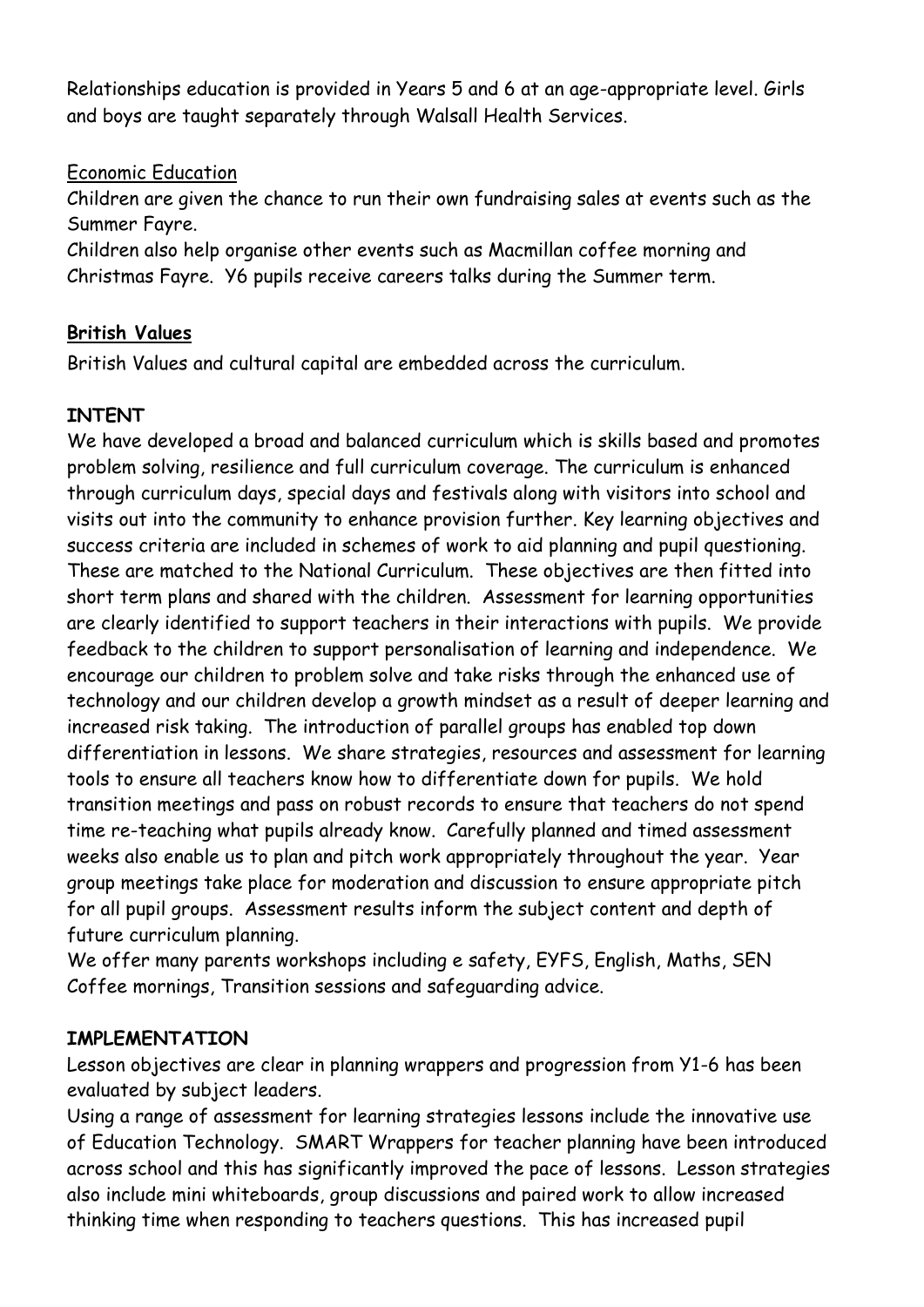engagement in lessons. All pupils receive feedback. We use Green Pen as a tool for children to receive feedback and then self correct/up level their work. Children are given time in lessons to complete this. We have also introduced pre teach in years 4, 5 and 6 to introduce new topics in advance of the lessons so that pupils have an opportunity to increase their prior knowledge and so improve lesson starting points.

Teachers and support staff are developed through a process of monitor-supportreview. Appraisal is a supportive process to offer guidance to teachers and we also undertake classroom observations and book scrutinies to offer advice and support and identify CPD needs. Pupil progress meetings also take place termly to identify areas of need and priorities. The recent introduction of triad observations has enhanced peer to peer support. The impact is again measured through learning walks and scrutiny of data and outcomes including absence rates.

Implementation is monitored through earning walks and observations.

#### **IMPACT**

Our 2019 results showed improvements again in almost all areas of our work with standards in most areas now above national outcomes. For example Writing outcomes have improved and this is demonstrated through increased opportunities to write at length as identified in pupils books. The innovative use of Educational Technology has improved focus, pitch, pace and motivation in lessons and the children have benefited from a personalised and interactive approach to lessons. Teacher modelling is clear and concise and questioning is purposeful. Better questioning in lessons has enabled teachers to challenge children to explain their reasoning and work through problems. Children enjoy lessons and as a result absence levels have reduced. Our children leave school with a range of experiences which have prepared them for the next stage of their education.

## **LOCAL ISSUES**

We are aware of the contextual and local issues as identified earlier in this document. As a result our curriculum is carefully planned to promote confidence and resilience in our children as well as broadening horizons and promoting safety and well being. Many of our pupils have much access to technology out of school and so e safety and physical activity form a significant part of our curriculum planning.

Curriculum planning is led by year leaders and involves year groups planning together to meet the needs of those cohorts. Subject Leaders have completed reviews of their subjects to secure progression in knowledge and skills as children move through the school. Impact is measured through observations of and conversations with pupils, work scrutiny, data and outcomes and feedback from stakeholders.

Every child is recognised as a unique individual. We know our children will live and work in a multi cultural world. We celebrate and welcome differences within our school community and globally. The ability to learn is underpinned by the teaching of basic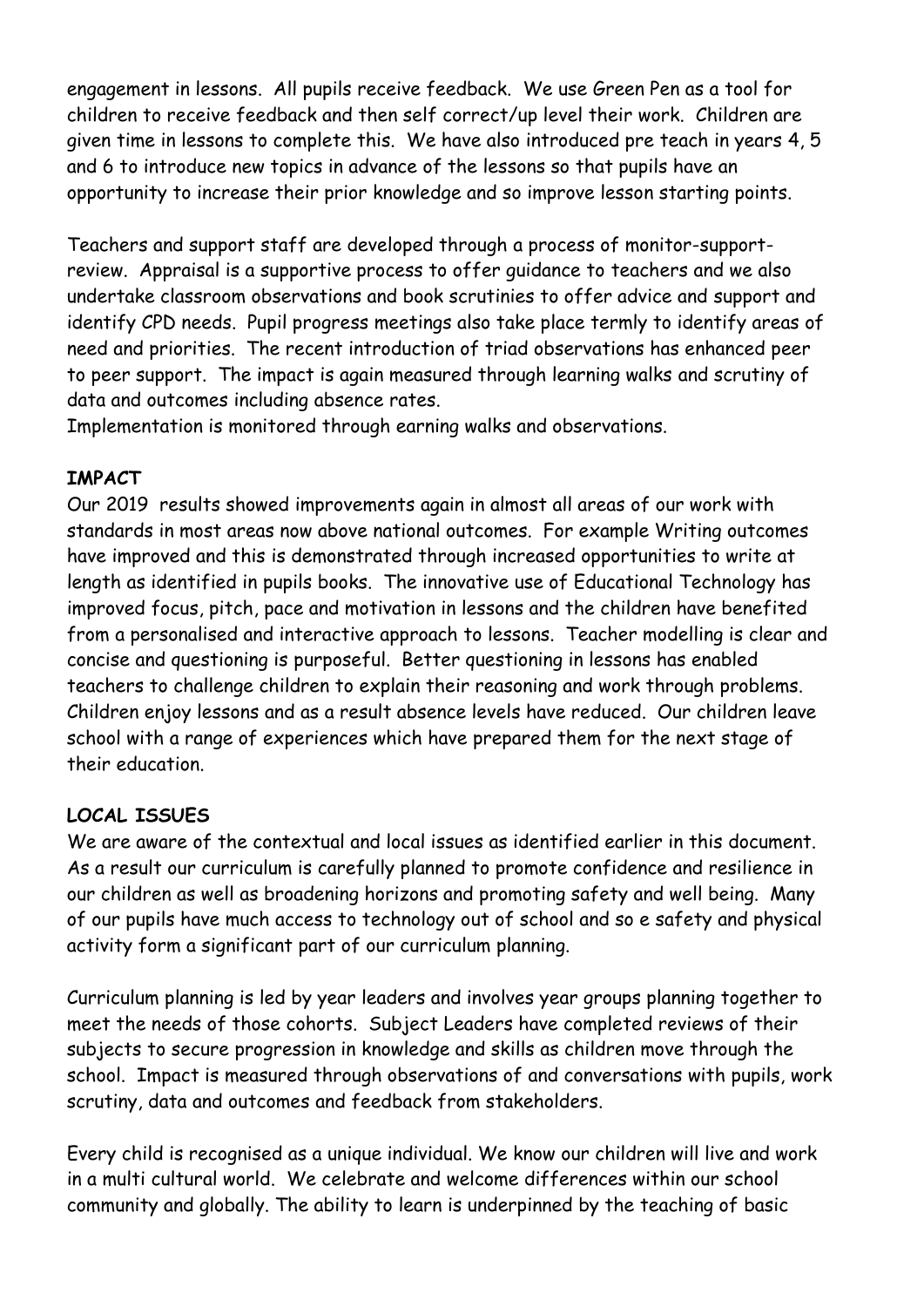skills, knowledge, concepts and values. We constantly provide enhancement opportunities to engage learning and believe that childhood should be a happy, investigative and enquiring time where there are no limits to curiosity and there is a thirst for new experiences and knowledge through high quality learning experiences. We have found our pupils historically to be passive learners and so we have enhanced their confidence through the promotion of collaboration and collaborative learning. In so doing we have built confidence and resilience. Cultural capital is a focus due to low aspirations.

We are aware of the extent of pupils' access to technology. We use Education Technology to promote positive attitudes to learning which reflect the values and skills needed to promote responsibility for learning and future success. We teach on line safety awareness and encourage safe and appropriate use of technology through the curriculum and ICT specific assemblies.

Community involvement is an essential part of our curriculum as we prepare our children for life in a multi cultural world through celebrating local traditions and festivals and teaching new skills to enable the children to take an active role in community events throughout the year. For example Easter and Christmas Services at Church, Choir singing at Asda and dancing at Collingwood residents Christmas Dinner. The local minister also comes into school to lead assemblies.

Children leave our setting with the confidence and skills to make decisions, selfevaluate, make connections and become lifelong learners. We receive many commendations from parents and from secondary schools which echo this.

#### **PSHE**

PSHE is on the Timetable and Assembly themes and celebrations through the year are linked to SMSC, Cultural Capital and British Values. Our logo-believe and achieve-has been embedded. We have enhanced responsibilities by developing the role of School Council and Eco Warriors and through Year 6 Badge holders with responsibilities and the role of Playground Buddies and Young Leaders. Achievement assemblies have been enhanced to recognise, share and reward outstanding attainment and achievement across the curriculum. British Values are shared regularly during KS1 and 2 Assemblies and at Children's Centre. As a result pupils are able to debate confidently and listen to each others' views. Themes and curriculum content provides opportunities to explore and reinforce the benefits of community cohesion and the damaging effects of all extremism on the local, national and global community.

#### **SPIRITUAL**

Our logo believe and achieve underpins all we do and has increased children's awareness of their own unique potential and will to achieve. Spiritual development is promoted through providing opportunities for children to reflect on their own and others religion and learn tolerance of others. Spiritual learning is further developed through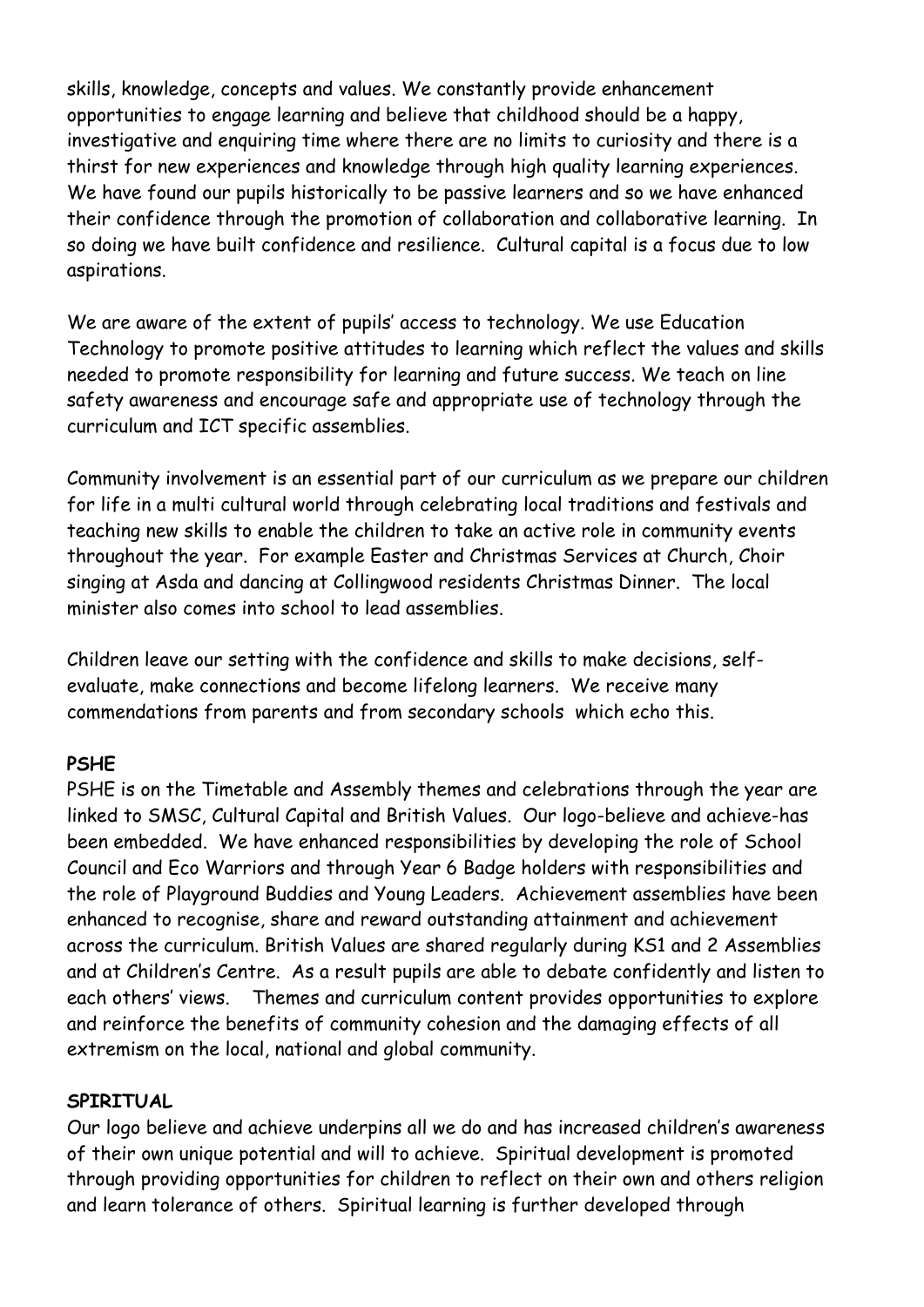promoting a sense of enjoyment-e.g. ICT, Art-e.g. use of imagination and studying other faiths whilst drawing on their own experience. We have further developed children's awareness of their self worth through enhanced music tuition from years 2 to 6 and the opportunity to perform more frequently for parents and out in the community including the church at Christmas, the introduction of a wide range extra curricular clubs for all children to develop personal interests and strengths, increased opportunities to represent the school at various competitions and events and a range of day visits and residential for year 6.

We have also increased visitors to school-e.g. Timezone history Workshops, Shakespeare, Poetry Workshops, Art whereby all children study and recreate art worke.g clay and other media, German tuition. History topics include All About Me and Growth and Change to develop children's knowledge of themselves and their work. School Council and Suggestions Boxes ensure all pupils have a voice. Music plays an integral part in this and children receive progressive opportunities from Nursery Nativity to Year 6 Leavers Production.

#### **MORAL**

Our behaviour policy and reward system has further developed pupils understanding of right and wrong and the need to reflect on the consequences of actions. The increased responsibilities and roles created for pupil has further developed their understanding of the significance of making responsible decisions.

Our own Learning mentor provides RSE and well being workshops for pupils and parents. Moral education is integrated into the curriculum-e.g. Y5 and 6 study texts by Michael Morpurgo which consider moral dilemmas. We also participate in anti bullying week and Bird Watch. History topics include Living Together to promote

responsibility. The Animal Man visits every year and children learn about different animals, habitats and respecting living things. We have contributed to Harvest Festival for the Community, Christmas Shoebox Appeal, Poppy Appeal, Children in Need, Charity Days. Our Eco Committee develops knowledge of sustainability. Fund raising days are organized by our pupils in Y6 to support appeals such as Australian Bushfires (2020)

## **SOCIAL**

Through our curriculum the children develop their understanding of responsibilities, choices and communities (local, national, global). Examples of relevant topics include Y3 Gateways to the World and Y5 Holiday Show and Here, Then and Now. The new logo and uniform-believe and achieve-has enhanced pupils sense of belonging and willingness to contribute.

We have introduced elections for the selection of key committees-e.g. School Council, Eco Warriors, Junior Safety Officers, Reading Champions, Digital Champions, Play Leaders, A\* Sheriffs, Librarians -which has resulted in raising children's awareness of democratic processes, citizenship and the legal system. We provide opportunities to support charities-e.g. Children in Need, Operation Christmas, Harvest where we have supported local citizens and OAP Groups including Pheasey Community Church, Elm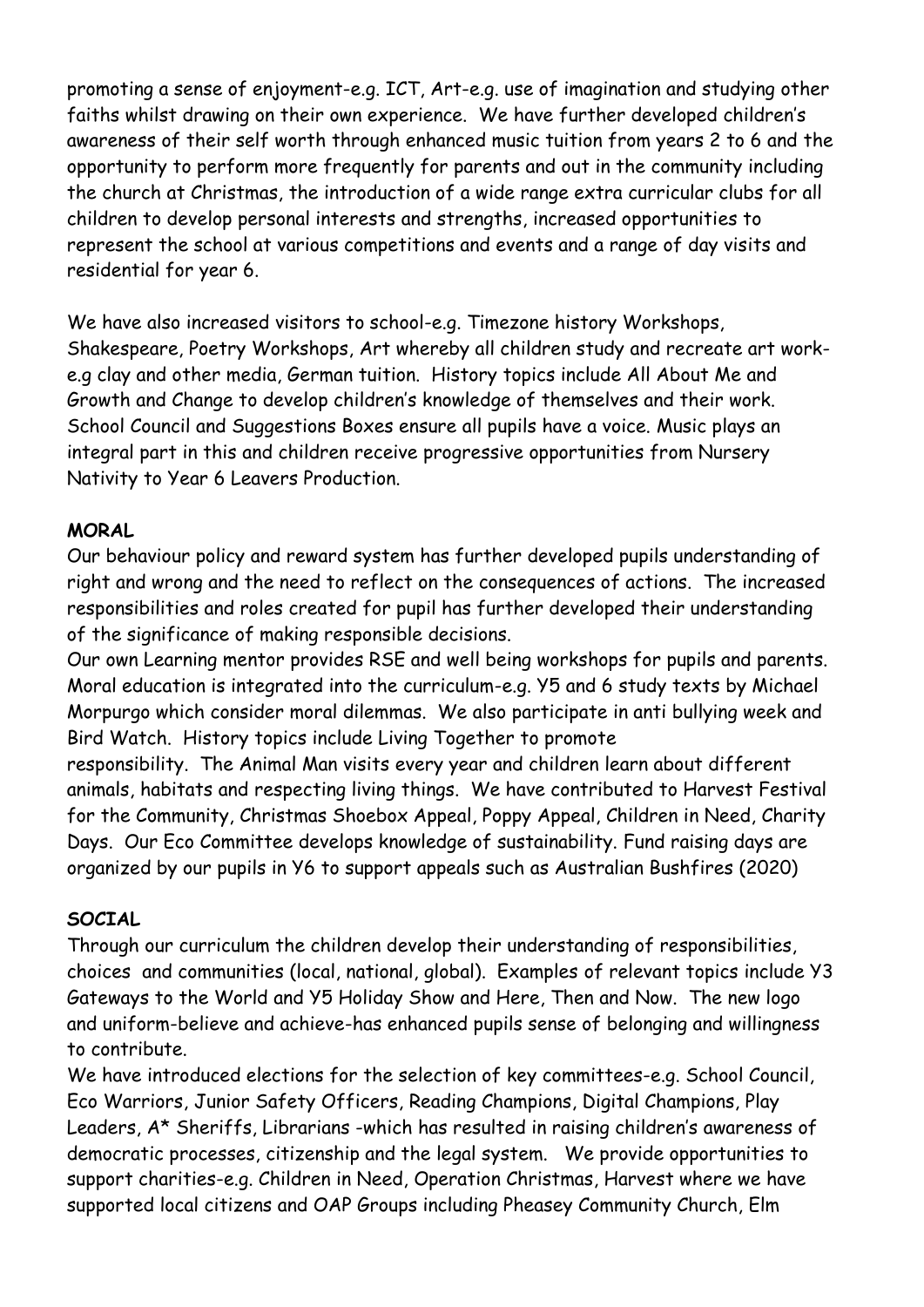Church Food Bank, Kingstanding and North Walsall Food Bank. History topics promote belonging to a community-e.g. Living Together, Here, Then and Now. Young Leaders and Junior Safety officer/Playground Buddy roles have further enhanced children's awareness and skills including leadership skills. We also participate in Science Week, Fair Trade, Bird Watch/Biodiversity Week and Switch off Fortnight promoting environmental awareness and citizenship. We offer a range of before and after school clubs including Music, Art, Sports, Creative and Cookery. We take part in a range of Sport and Music competitions across Walsall and wider.

### **CULTURAL/DIVERSITY**

Our Annual Calendar of Events celebrates a rich and varied range of cultures and traditions. Through this we have developed children's understanding of and respect for different cultural traditions-e.g. through our topics-for example Y1 Let's Celebrate and All Dressed Up. We have enhanced our Calendar of Events to include special presentations at key times of the year-e.g. Diwali. Topics taught include Let's Celebrate, Temples, Tombs and Treasure and Making a Difference to teach respect for other cultures and traditions. We have recently covered D Day and World Cup. German is taught from Y2-6 and includes the study of Germany and its cultural background. We have a German partner school and the Head teacher visited our school in 2019. Leaving parties take place every July and Discos termly.

Children are able to learn from each other's experiences and backgrounds and have a clearer understanding of other cultures and traditions -e.g Diwali Assembly, Chinese New Year, Black History Month and Yom Kippur.

We ensure children recognize national and global issues such as the Global School Climate Strike.

## **MUSIC/CREATIVE**

Music provision has been enhanced to include extra curricular provision, instrumental tuition, singing assemblies, celebrations and events, concerts and productions and enhanced links with the community – e.g. Beacon Church. Children's knowledge of their community and the world has increased. We have successful entered singing competitions and our KS2 Choir was recognized at Forest Arts Festival in Walsall for the quality of their singing. Children's excitement and confidence has increased. Tuition includes Recorders for all Year 3 pupils and Steel Pans for all Year 4 pupils funded by the School. We also provide Woodwind, Percussion, Brass and Strings provision. Children enjoy weekly Music sessions and regular opportunities to sing. Alongside all our Sports Clubs we have also introduced Dance Club, Code Club, Film Club, Art, Board Games, knitting and Crotchet.

## **SPORTS/HEALTHY EATING AND LIVING**

We know children do not access outdoors out of school as much as we would recommend. We promote healthy living and the importance of Sports. We offer a range of sporting activities both during the school day and before and after school. Healthy eating is promoted through our eating policy, workshops for parents, lunchtime and tuck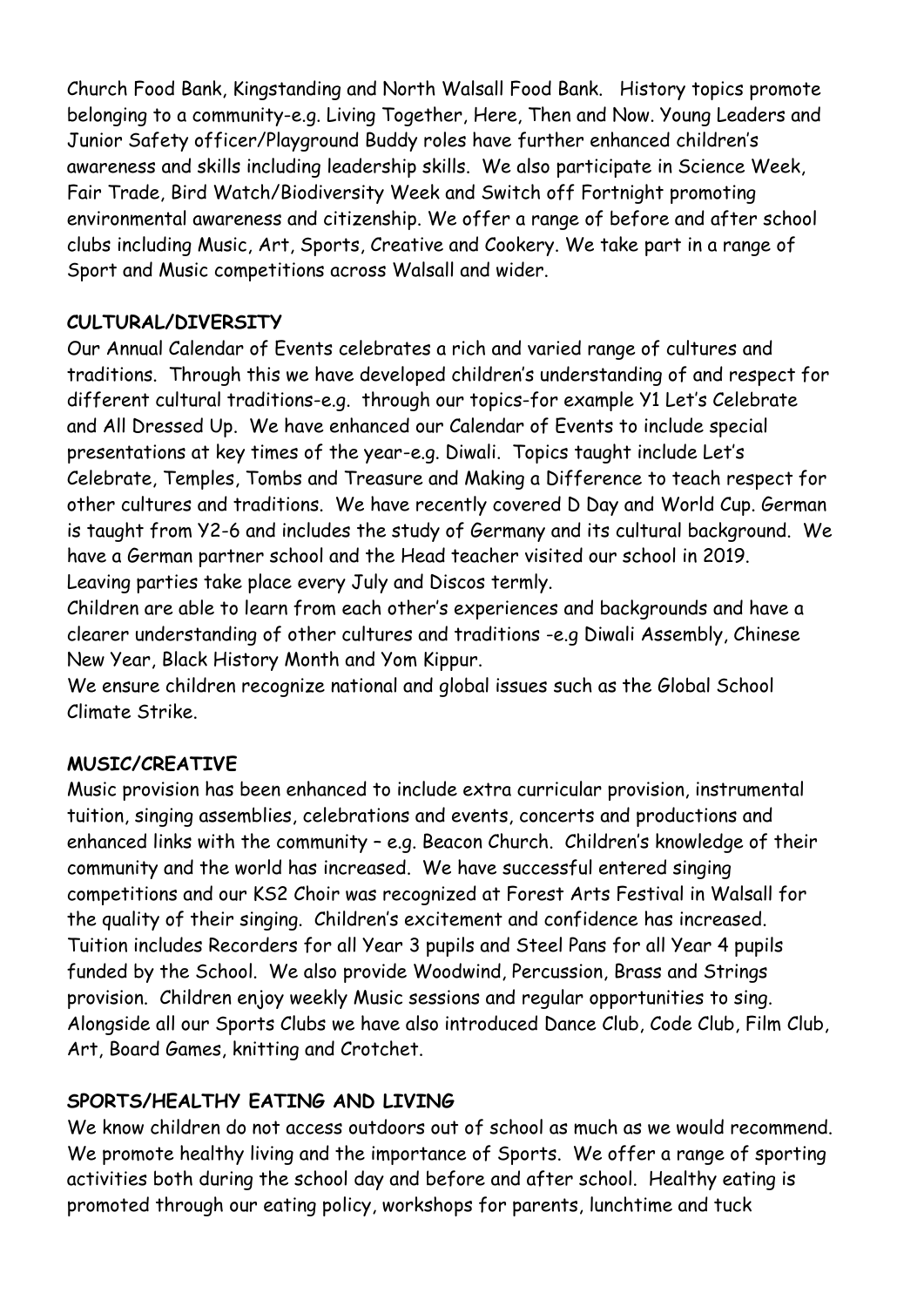provision, our DT curriculum and gardening and cookery clubs. In Summer 2018 we participated in the Reception Pupils Healthy Families Super Wiggles Programme through Public Health Funding.

We have also taken part in School's Safety Challenge and Red Cross Workshops. Our Annual Dance Festival takes place each year including all children from Nursery to Year 6 with a different theme each year and increasing numbers of parents coming to watch. Our dance groups also perform regularly in the community-e.g Forest Arts Festival, Collingwood Residents Dinner, Christmas Fayre.

## **BRITISH VALUES AND CULTURAL CAPITAL**

Cultural capital is about preparing children with the knowledge and skills for what comes next. We ensure that our children receive a broad and balanced curriculum which prepares them for the next stage of their life. British Values are promoted across all areas of our work and are clearly displayed in all areas of school. Mutual Respect, Rule of Law, Individual Liberty, Tolerance of Others are promoted through our PSHE curriculum.

We value the diverse ethnic backgrounds of all pupils and families and undertake a variety of events and lessons to celebrate these. We have found this approach to be enriching for all parties as it teaches tolerance and respect for the differences in our community, alternative views and the wider world. Underpinning all of this are a range of curriculum topics which have strong links to the British Empire and British Values where we study the impact of British Inventors and the work of people like Florence Nightingale and Shakespeare Week-See British Values statement/curriculum. We teach children about democracy through school council elections, eco warrior elections, individual responsibilities and visits to the Houses of Parliament. We promote charity work through Operation Christmas, Harvest and Children in Need. We have introduced class libraries which promote cultural capital as they cover a range of genres and language types.

## **SECONDARY SCHOOL READINESS**

Secondary school readiness is improved through a variety of ways including: Extra Curricular Clubs, Y5/6 Booster Sessions, Target Groups, SMSC developments, Transition Projects, Link Work-E.g. Eco Committee Project with Barr Beacon, Extended Transition Work during Summer Term for vulnerable pupils, Secondary School Inductions and Visits, Deep Water Swimming at local Secondary Schools Cycling Proficiency, Self Esteem Groups, Homework, German is taught at our School in readiness for secondary school and Pragmatics Groups and Pastoral Induction also takes place for vulnerable pupils.

Spanish lessons are provided for Y5 by pupils from QMHS.

Careers talks have taken place for Y6 pupils in the Summer Term led by Head Teacher, Police Officer, Chair of Governors. Life Education Bus and Careless Talk Workshop further enhance children's safety awareness prior to transition to secondary school.